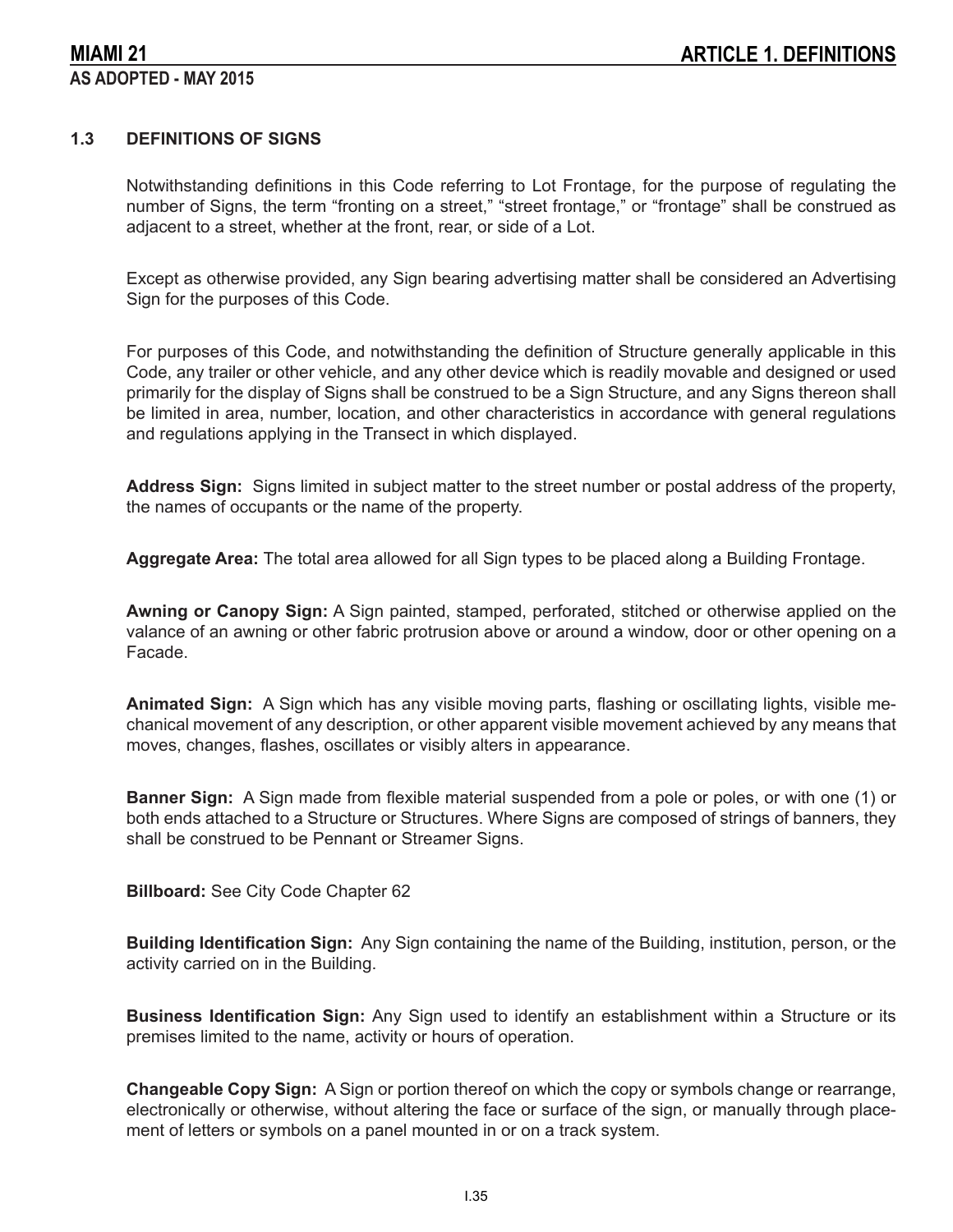**Class A (temporary Signs):** Any Sign(s) erected on a temporary basis, such as Signs advertising the sale or rental of the premises on which located; Signs advertising a subdivision of property; Signs advertising construction actually being done on the premises on which the Sign is located; Signs advertising future construction to be done on the premises on which located; and Signs advertising special events, such as carnivals, concerts, public meetings, sporting events, political campaigns or events of a similar nature.

**Class B (point of sale Signs):** Any sign advertising, identifying or designating the use, occupant of the premises, merchandise, or entertainment event and products sold on the premises, shall be deemed to be a point of sale sign (Class B) and shall be located on the same premises whereon such is situated or the products sold.

**Class C (commercial advertising Signs):** Any Sign which is used for any purpose other than that of advertising to the public the legal or exact firm name of business or other activity carried on at the premises, or for advertising any service or product or products actually and actively being offered for sale on the premises, or which is designed and displayed solely to offer for sale or rent the premises, or to advertise construction being done, or proposed to be done, on the premises, or to advertise special events, shall constitute a class C sign.

**Directional, Notice, or Warning Sign:** A Sign which guides or directs the public and contains no advertising. Signs limited to providing notice concerning posting of property against trespassing, directing deliveries or indicating location of entrances, exits or parking on public or private property; indicating location of buried utilities, warning against hazardous conditions; prohibiting salesman, peddlers, or agents, and the like.

**Display Surface:** The surface upon, against or through which a Sign copy is displayed or illustrated, not including structural supports, architectural features of a Building or Sign Structure, nonstructural thematic or decorative trim, or any areas that are separated from the background surface upon which the Sign copy is displayed by a distinct delineation, such as reveal or border.

**Freestanding Sign:** Any Sign not attached to or painted on a Building, but which is mounted on one (1) or more columns, poles, or braces permanently attached to the ground. Permanently attached as used herein shall mean that the supporting Structure of the Sign is attached to the ground by a concrete foundation.

**Hanging Sign:** A projecting Sign suspended vertically from and supported by the underside of a canopy, marquee, awning or from a bracket or other device extending from a Structure.

**Historic Sign:** See Chapter 23, Section 23.6.4 of City Code.

**Home Office Sign:** A Sign containing only the name and occupation of a permitted Home Office.

**Illuminated Sign:** A Sign illuminated in any manner by an artificial light source. Where artificial lighting that makes the Sign visible is incidental to general illumination of the premises, the Sign shall not be construed to be an Illuminated Sign.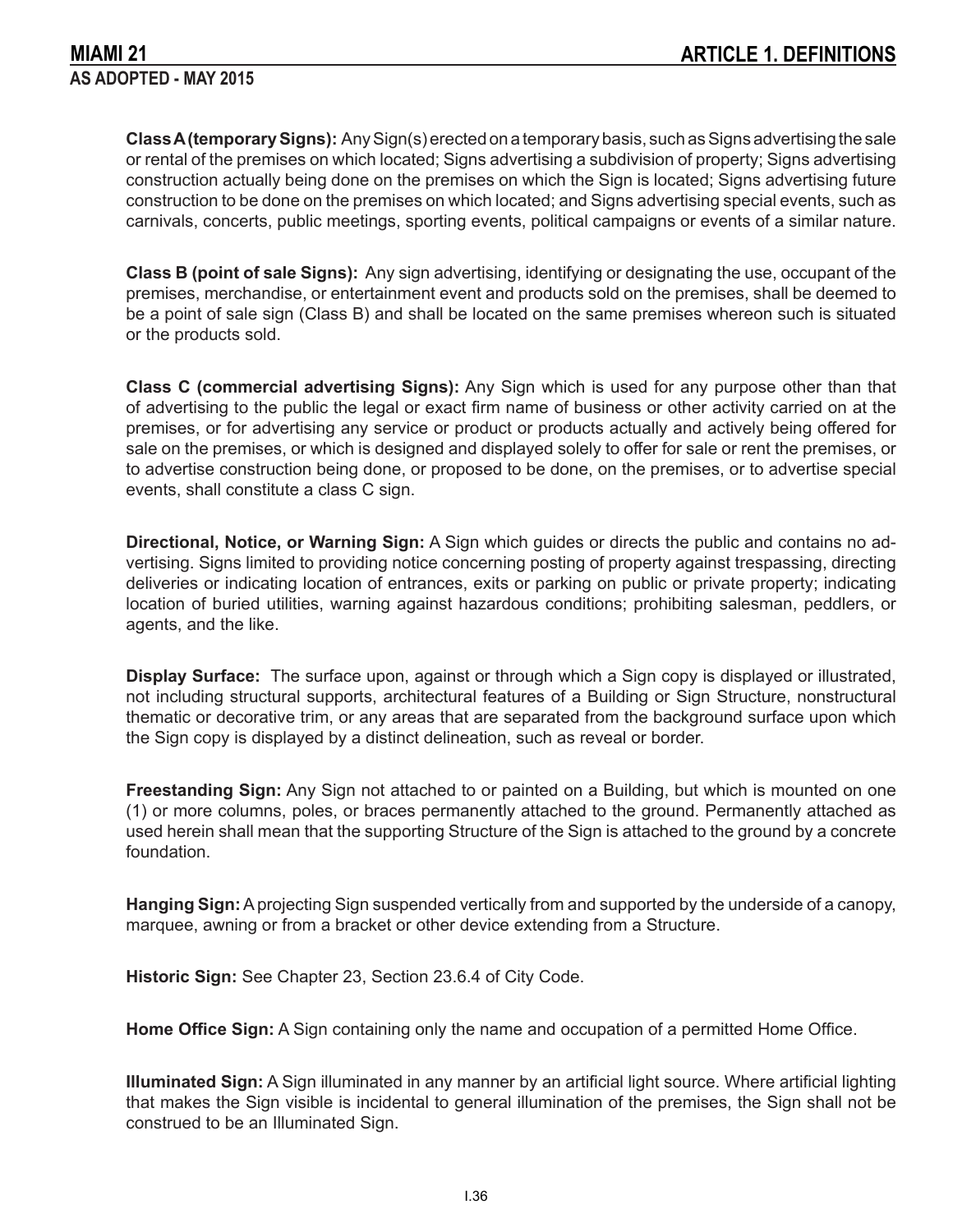**Indirectly Illuminated Sign:** A Sign illuminated primarily by light directed toward or across it or by backlighting from a source not within it. Sources of illumination for such Signs may be in the form of gooseneck lamps, spotlights, or luminous tubing. Reflectorized signs depending on automobile headlights for an image in periods of darkness shall be construed to be Indirectly Illuminated Signs.

**Internally (or Directly) Illuminated Sign:** A Sign containing its own source of artificial light internally, and dependent primarily upon such source for visibility during periods of darkness.

**Kiosk:** A small stand-alone structure used to provide information and services.

**Media Tower:** A Structure that may serve as a viewing tower and a kinetic illuminated media display system, utilizing signage, video and all other forms of animated illuminated visual message media as per Article 6, Section 6.5 of this Code or as per Chapter 62 of the City Code.

**Menu Board Sign:** A Changeable Copy Sign for the purpose of displaying a menu selection or pricing board for food service drive-up windows.

**Monument Sign:** Any Sign not attached to or painted on a Building, but which is mounted on a wall or Structure and permanently attached to the ground. Permanently attached as used herein shall mean that the supporting Structure of the Sign is attached to the ground by a concrete foundation. Monument Sign Structure shall bear no visible freestanding poles.

**Mural:** See City Code Chapter 62.

**Number Of Signs:** Signs shall be comprised of individual letters, figures or elements on a wall or similar surface of the Building or Structure. The area and dimensions of the Sign shall encompass a regular geometric shape, or a combination of regular geometric shapes, which form, or approximate, the perimeter of all elements in the Display Surface, the frame, and any applied background that is not part of the architecture of the building. When separate elements are organized to form a single Sign, and are separated by open space, the Sign Area and dimensions shall be calculated by determining the geometric form, or combination of forms, which comprises all of the Sign Area, including the space between different elements.

**Pennant or Streamer Sign:** Signs made up of strings of pennants, or composed of ribbons or streamers, and suspended over open premises or attached to Buildings.

**Portable Sign:** Signs not permanently affixed to a Building, Structure or the ground (A-frame, inverted T-frame, wheeled, and the like) and can be removed without tools.

**Projecting Sign:** Any Sign which has an independent Structure, which is attached to the Building wall, and has a Sign display surface in a plane parallel or perpendicular to or approximately parallel or perpendicular to the Building wall.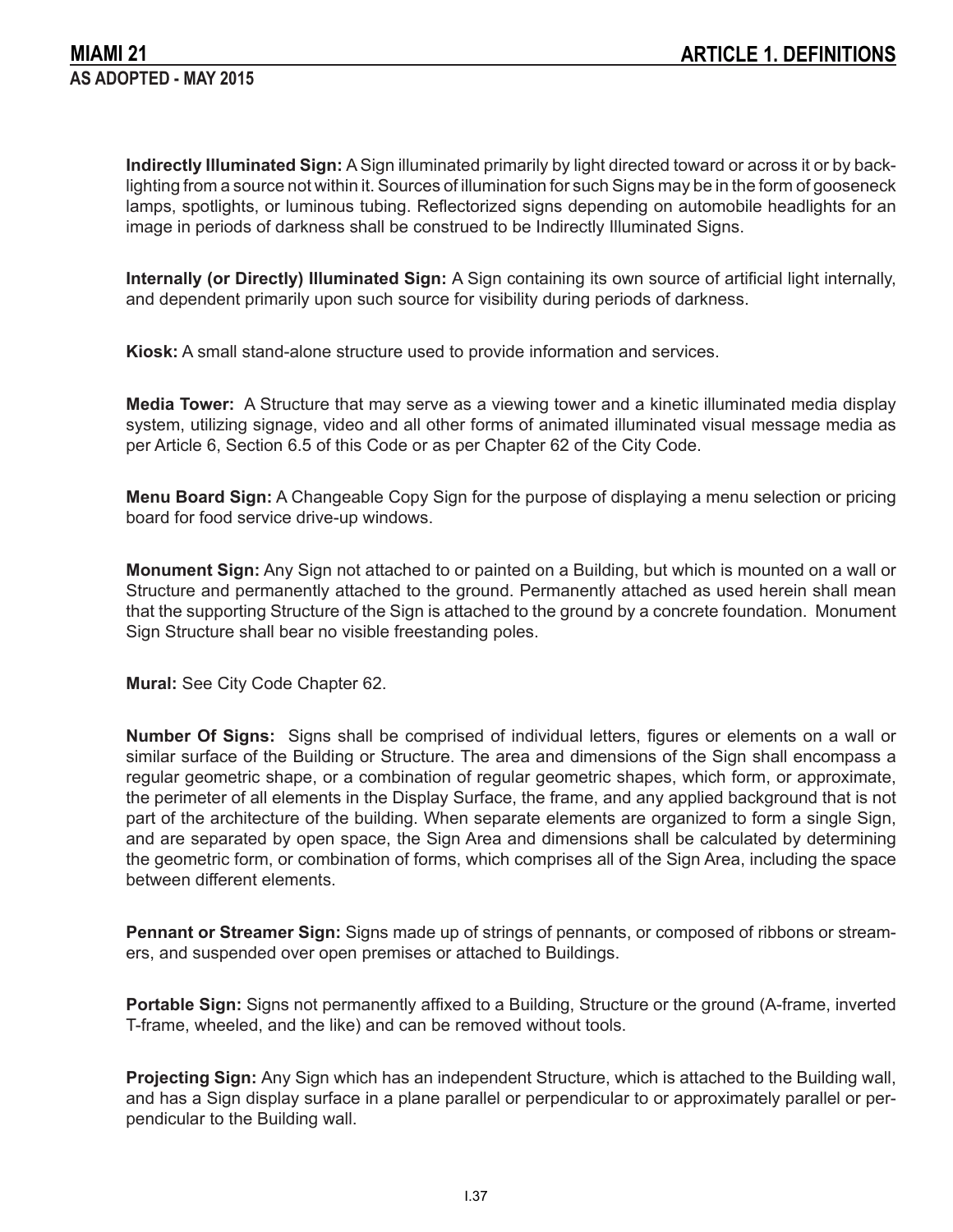**Revolving or Rotating Sign:** See Animated Sign.

**Roof Sign:** A Sign affixed in any manner to the roof of a Building, or a Sign mounted in whole or in part on the wall of the Building and extending above the eave line of a pitched roof or the roof line (or parapet line, if a parapet exists) of a flat roof.

**Sign:** Any identification, description, illustration, or device, illuminated or non-illuminated, that is visible from a public right-of-way or is located on private property and visible to the public and which directs attention to a product, place, activity, person, institution, business, message or solicitation, including any permanently installed or situated merchandise, with the exception of window displays, and any letter, numeral, character, figure, emblem, painting, banner, pennant, placard, or temporary Sign designed to advertise, identify or convey information. Signs located within the interior of a Building that are visible from the public right-of-way shall be subject to Sign regulations.

The following are specifically excluded from this definition of "Sign:"

- Governmental Signs and legal notices.
- Signs not visible beyond the boundaries of the Lot or parcel upon which they are located, or from any public right-of-way.
- Signs displayed within the interior of a Building which are not visible from the exterior of the Building.
- National flags and flags of political subdivisions.
- Weather flags.
- Address numbers, provided they do not exceed two square feet in area.
- Signs located in the public right-of-way which shall be governed by Chapter 54 of the City Code.

**Sign Area:** Signs shall be comprised of individual letters, figures or elements on a wall or similar surface of the Building or Structure. The area and dimensions of the Sign shall encompass a regular geometric shape, or a combination of regular geometric shapes, which form, or approximate, the perimeter of all elements in the Display Surface, the frame, and any applied background that is not part of the architecture of the building. When separate elements are organized to form a single Sign, and are separated by open space, the Sign Area and dimensions shall be calculated by determining the geometric form, or combination of forms, which comprises all of the Sign Area, including the space between different elements.

**Sign Structure:** A Structure for the display or support of Signs.

**Special Sign Package:** See Article 10, Section 10.3.6

**Vehicle Sign:** A trailer, automobile, truck, or other vehicle used primarily for the display of Signs (rather than a Sign display incidental to use of the vehicle for transportation).

**Wall Sign:** Any Sign attached, painted or projected on the wall of a Building or Structure, and erected parallel to the face of a Building, and supported throughout its length by such Building and which displays